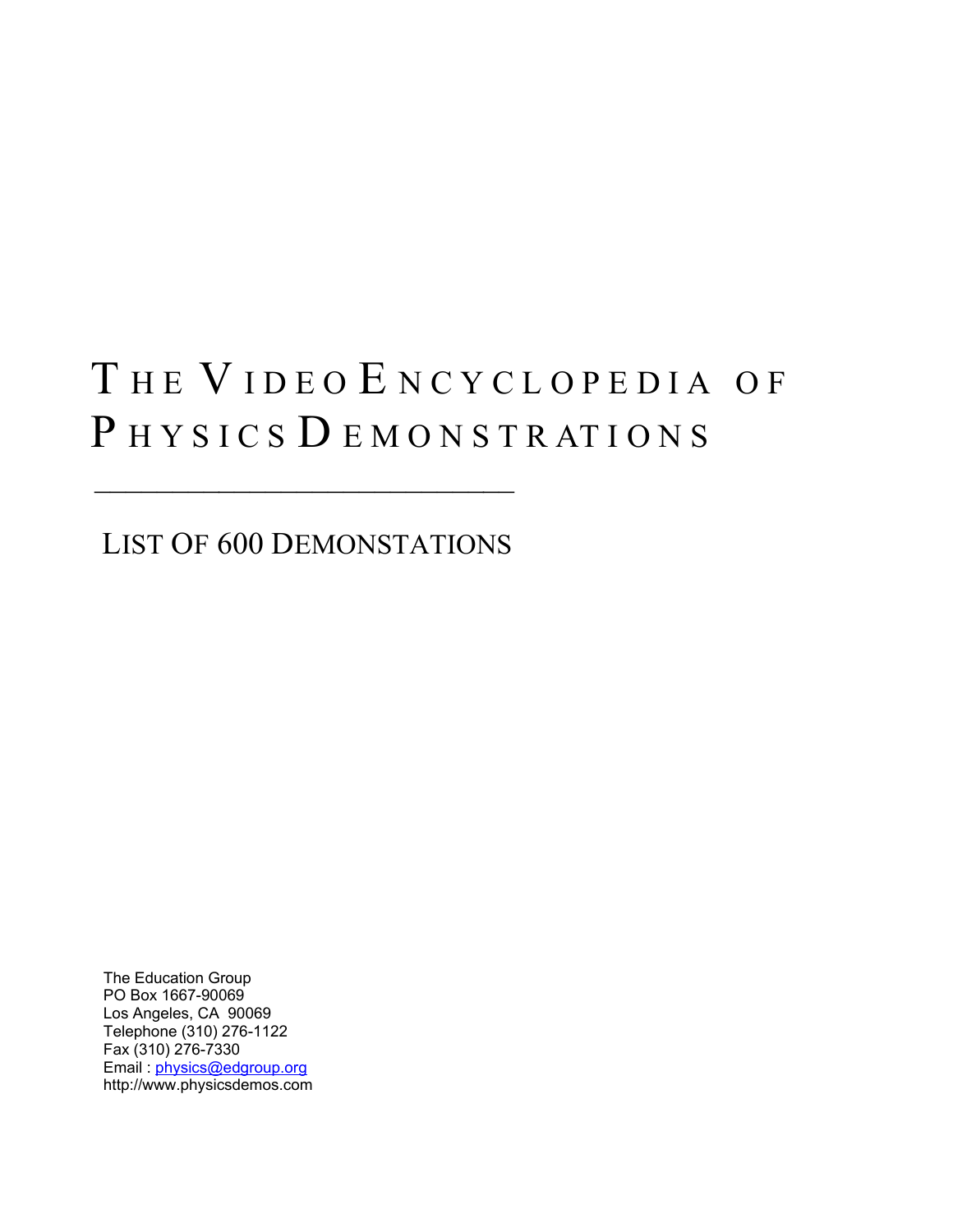## **DISC ONE**

#### **Chapter 1 Units and Vectors**

Demo 01-01 Basic Units Demo 01-02 Vector Addition (Parallelogram Demo 01-03 Vector Addition (Head to Tail) Demo 01-04 Vector Components Demo 01-05 Vector Dot Product Demo 01-06 Vector Cross Product Demo 01-07 3-D Vector Components

## **Chapter 2 Linear Kinematics**

Demo 01-08 Constant Velocity Demo 01-09 Bulldozer on Moving Sheet Demo 01-10 Rolling Ball Incline Demo 01-11 Constant Acceleration Demo 01-12 String and Weights Drop Demo 01-13 Reaction Time Falling Meter Stick Demo 01-14 Guinea and Feather

## **Chapter 3 Linear Dynamics**

Demo 01-15 String and Weight Acceleration Demo 01-16 Atwood's Machine Demo 01-17 Acceleration with Spring Demo 01-18 Dropped Slinky Demo 01-19 Candle in Dropped Jar

## **DISC TWO**

## **Chapter 4 Motion in a Plane**

Demo 02-01 Shooter/Dropper Demo 02-02 Monkey Gun Demo 02-03 Vertical Gun on Car Demo 02-04 Vertical Gun on Accelerated Car Demo 02-05 Air Table Parabolas Demo 02-06 Range Gun Demo 02-07 Velocity Vector Addition Demo 02-08 Bulldozer on Moving Sheet (2D) Demo 02-09 Sliding Weights with Triangle Demo 02-10 Sailing Upwind Demo 02-11 Local Vertical with Acceleration

## **Chapter 5 Inertia**

Demo 02-12 Shifted Air T rack Inertia Demo 02-13 Inertia Ball Demo 02-14 Foam Rock Demo 02-15 Tablecloth Jerk Demo 02-16 Eggs and Pizza Pan Demo 02-17 Pencil and Plywood

#### **Chapter 6 Action and Reaction**

Demo 02-18 Reaction Gliders Demo 02-19 Reaction Gliders Momentum Conservation Demo 02-20 Car on Rolling Board Demo 02-21 Fan Car with Sail Demo 02-22 CO<sub>2</sub> Rocket Demo 02-23 Water Rocket Demo 02-24 Fire Extinguisher Wagon Demo 02-25 Helicopter Rotor Demo 02-26 See-Saw Reaction Carts

## **DISC THREE**

## **Chapter 7 Friction**

Demo 03-01 Air Track Friction Demo 03-02 Static vs. Sliding F riction Demo 03-03 Area Dependence of Friction Demo 03-04 Weight Dependence of Friction Demo 03-05 Surface Dependence of Friction Demo 03-06 Stability of Rolling Car

#### **Chapter 8 Work, Energy, and Power**

Demo 03-07 Pile Driver Demo 03-08 Spring Pong Gun Demo 03-09 Spring Jumper Demo 03-10 X-Squared Spring Energy Dependence Demo 03-11 High Bounce Paradox Demo 03-12 Energy Well Track Demo 03-13 Galileo's Pendulum Demo 03-14 Bowling Ball Pendulum Demo 03-15 Triple Track Demo 03-16 Hand Cranked Generator Demo 03-17 Generator Driven by Falling Weight Demo 03-18 Prony Brake

#### **Chapter 9 Center of Mass**

Demo 03-19 Stability Demo 03-20 Irregular Object Center of Mass Demo 03-21 Center of Mass Disc Demo 03-22 Chair on Pedestal Demo 03-23 Clown on Rope Demo 03-24 Double Cone on Incline Demo 03-25 Loaded Disc Demo 03-26 Toppling Cylinders Demo 03-27 Air Table Center of Mass

## **DISC FOUR**

**Chapter 10 Statics**  Demo 04-01 Force Board Demo 04-02 Clothesline Demo 04-03 Load on Removable Incline Demo 04-04 Pulley Advantage Demo 04-05 Pulley and Scales Demo 04-06 Simple Machines Demo 04-07 Levers Demo 04-08 Horizontal Boom Demo 04-09 Arm Model Demo 04-10 Torque Bar Demo 04-11 Hinge Board Demo 04-12 Torque Wrench Demo 04-13 Torque Wheel Demo 04-14 Balancing Meter Stick Demo 04-15 Meter Stick on Fingers Demo 04-16 Bridge and Truck Demo 04-17 Roberval Balance Demo 04-18 Ladder Forces Demo 04-19 Broom Stand Demo 04-20 Bed of Nails Demo 04-21 Egg Crusher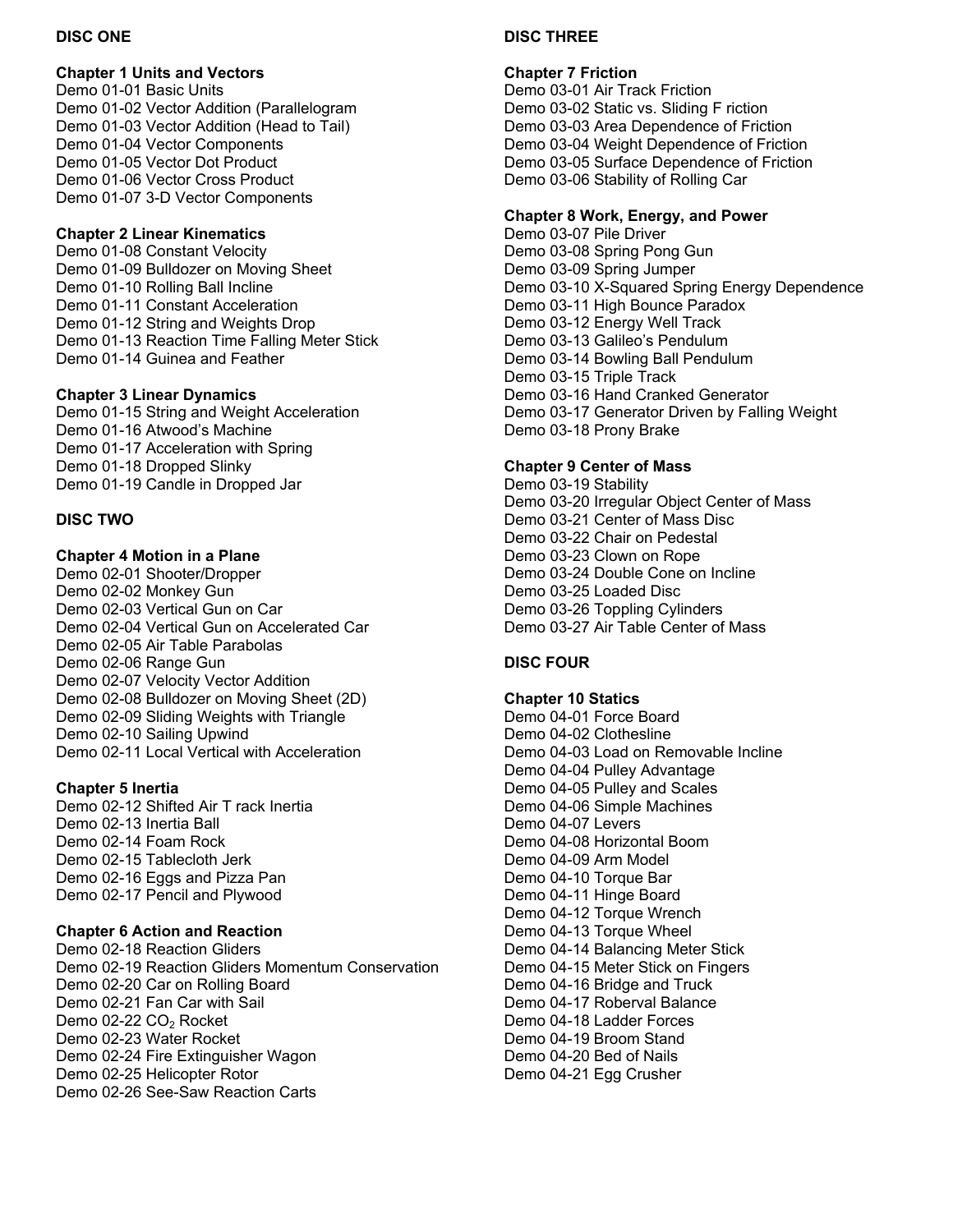## **DISC FIVE**

**Chapter 11 Collisions**  Demo 05-01 Colliding Balls Demo 05-02 Equal and Unequal Mass Collisions Demo 05-03 Elastic and Inelastic Collisions Demo 05-04 Coefficient of Restitution Demo 05-05 High Bounce Demo 05-06 Air Table Collisions (Equal Mass) Demo 05-07 Air Table Collisions (Unequal Mass) Demo 05-08 Air Table Collisions (Inelastic) Demo 05-09 Egg in Sheet Demo 05-10 Pile Driver with Foam Rubber Demo 05-11 Ballistic Pendulum

## **Chapter 12 Rotational Kinematics**

Demo 05-12 Radian Disc Demo 05-13 Cycloid Generator Demo 05-14 Circle with Gap Demo 05-15 Rotating Disc with Erasers Demo 05-16 Spinning Disc with Water Demo 05-17 Ball on Cord Demo 05-18 Coin on a Coat Hanger Demo 05-19 Plane on String Demo 05-20 Roundup Demo 05-21 Whirling Bucket of Water Demo 05-22 Centrifuge Hoops Demo 05-23 Water and Mercury Centrifuge Demo 05-24 Spinning Chain Demo 05-25 Rotating Rubber Wheel Demo 05-26 Centrifugal Governor

## **DISC SIX**

#### **Chapter 13 Rotational Acceleration and Energy**

Demo 06-01 Angular Acceleration Machine Demo 06-02 Bike Wheel Angular Acceler ation Demo 06-03 Air Rotator With Deflectors Demo 06-04 Rolling Bodies on Incline Demo 06-05 Spool on Incline Demo 06-06 Bike Wheel on Incline Demo 06-07 Spool with Wrapped Ribbon Demo 06-08 Maxwell's Yoyo Demo 06-09 Loop the Loop Demo 06-10 Penny Drop Stick Demo 06-11 Hinged Stick and Ball Demo 06-12 Center of Percussion Demo 06-13 Foucault Pendulum Demo 06-14 Coriolis Effect

#### **DISC SEVEN**

# **Chapter 14 Conservation of Angular Momentum**

Demo 07-01 Marbles and Funnel Demo 07-02 Train on a Circular Track Demo 07-03 Tail Wags Dog Demo 07-04 Rotating Stool with Weights Demo 07-05 Rotating Stool and Long Bar Demo 07-06 Rotating Stool and Bicycle Wheel Demo 07-07 Gyroscopic Stability Demo 07-08 Wheel and Brake Demo 07-09 Satellite Derotator

#### **Chapter 15 Precession**

Demo 07-10 Bike Wheel Precession Demo 07-11 Gyroscope with Adjustable Weights Demo 07-12 Bike Wheel on Gimbals Demo 07-13 Double Bike Wheel Demo 07-14 Motorized Gyroscope

#### **Chapter 16 Rotational Phenomena**

Demo 07-15 Static/Dynamic Balance Demo 07-16 Football Spin Demo 07-17 Tippy Top Demo 07-18 Ship Stabilizer Demo 07-19 Spinning Rod and Hoop on Wire Demo 07-20 Stable and Unstable Axes of Rotation

## **Chapter 17 Gravitation**

Demo 07-21 Sections of a Cone Demo 07-22 Ellipse Drawing Board Demo 07-23 Cavendish Balance

## **DISC EIGHT**

#### **Chapter 18 Elasticity**

Demo 08-01 Hooke's Law Demo 08-02 Spring in Series and Parallel Demo 08-03 Torsion Rod Demo 08-04 Elastic Limits Demo 08-05 Young's Modulus Demo 08-06 Bending Beams Demo 08-07 2:1 Scaling Demo 08-08 Bologna Bottle Demo 08-09 Elasticity at Low Temperatures

#### **Chapter 19 Oscillations**

Demo 08-10 Tuning Fork with Light Demo 08-11 Mass on Spring Demo 08-12 Air Track Simple Harmonic Motion Demo 08-13 Torsion Pendulum Demo 08-14 Different Mass Pendula Demo 08-15 4:1 Pendula Demo 08-16 Hoops and Arcs Demo 08-17 Pendulum with Large Amplitude Demo 08-18 Physical Pendulum Demo 08-19 Variable Angle Pendulum Demo 08-20 Circular Motion vs. Spring and Weight Demo 08-21 Circular Motion vs. Pendulum Demo 08-22 Phase Shift Demo 08-23 Periodic Non-Simple Harmonic Motion Demo 08-24 Inertia Balance Demo 08-25 Pendulum Waves Demo 08-26 Lissajous Figures

## **DISC NINE**

# **Chapter 20 Resonance**

Demo 09-01 Bowling Ball Pendulum Resonance Demo 09-02 Resonant Driven Pendula Demo 09-03 Driven Spring and Weight Demo 09-04 Pump Pendulum Demo 09-05 Reed Tachometer Demo 09-06 Glass Breaking with Sound Demo 09-07 Coupled Pendula Demo 09-08 Wilberforce Pendulum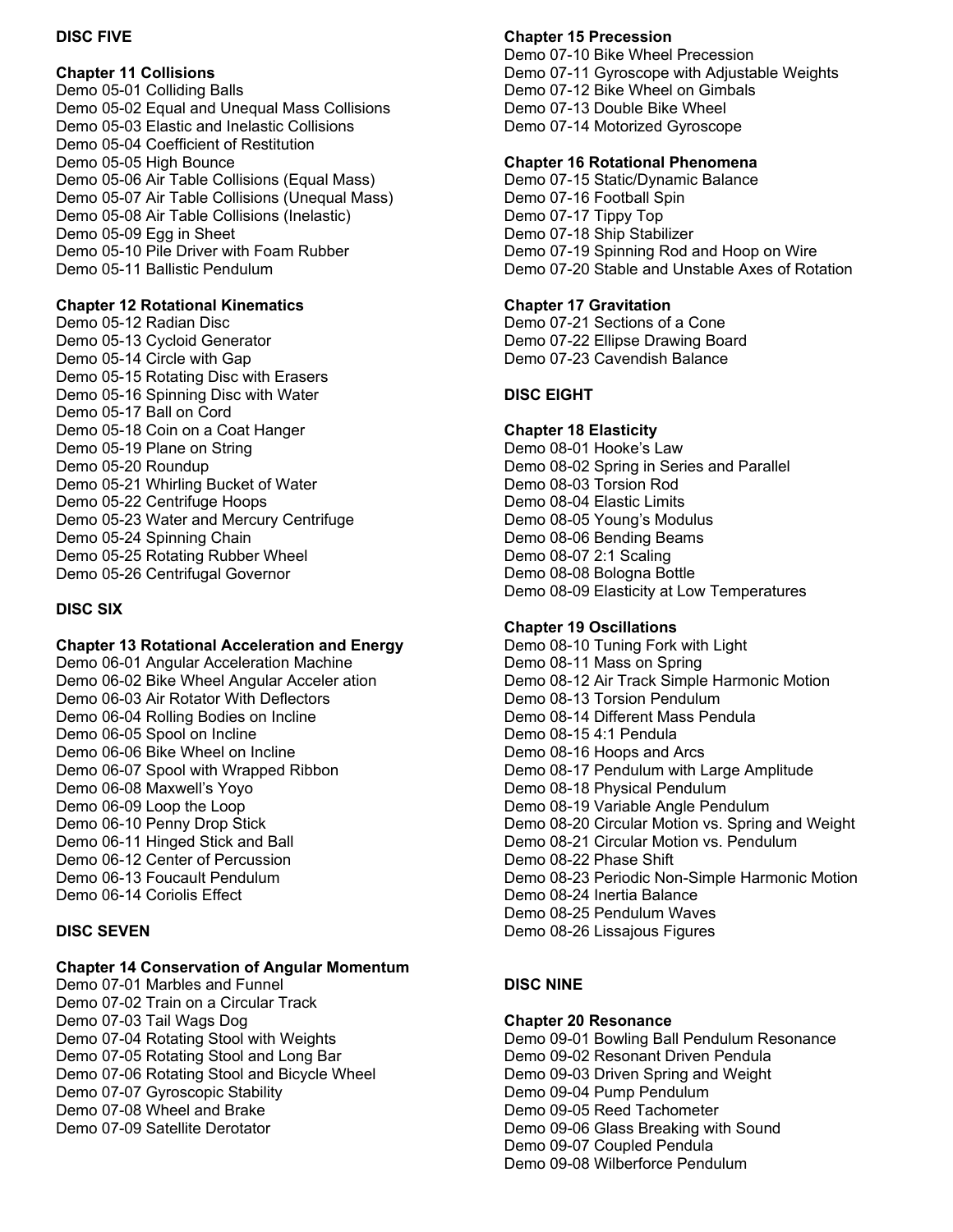#### **Chapter 21 Mechanical Waves**

Demo 09-09 Wave on Rope Demo 09-10 Pulse on Moving Chain Demo 09-11 Tension Dependence of Wave Speed Demo 09-12 Torsional Waves Demo 09-13 Wave Speed Demo 09-14 Longitudinal Wave Model Demo 09-15 Longitudinal Slinky Waves Demo 09-16 Wave Superposition Demo 09-17 Reflection of Waves Demo 09-18 Spring Wave Reflection Demo 09-19 Wave Coupling Demo 09-20 Refraction of Water Waves Demo 09-21 Single Slit Diffraction of Water Waves Demo 09-22 Double Slit Interference of Water Waves Demo 09-23 Moire Pattern

#### **Chapter 22 Standing Waves**

Demo 09-24 Longitudinal Standing Waves Demo 09-25 Slinky Standing Waves Demo 09-26 Standing Waves Demo 09-27 Three Tensions Standing Waves Demo 09-28 Rubber Tube Standing Waves Demo 09-29 Drumhead Demo 09-30 Chladni Plates

## **DISC TEN**

## **Chapter 23 Sound Production**

Demo 10-01 Guitar and Scope Demo 10-02 Sonometer Demo 10-03 Tuning Forks Demo 10-04 Adjustable Tuning Fork Demo 10-05 Rectangular Bar Oscillations Demo 10-06 High Frequency Metal Bars Demo 10-07 Xylophone Bars Demo 10-08 Singing Rods

#### **Chapter 24 Properties of Sound**

Demo 10-09 Siren in Vacuum Demo 10-10 Siren Disc Demo 10-11 Gear and Card Demo 10-12 Cutaway Speaker Demo 10-13 Sound Velocity at Different Temperatures Demo 10-14 Sound in Helium Demo 10-15 Fourier Synthesizer Demo 10-16 Vocal Formants Demo 10-17 Acoustic Coupling Demo 10-18 Tuning Fork Beats Demo 10-19 Beats with Speaker and Oscilloscope Demo 10-20 Two Speaker Interference Demo 10-21 Doppler Effect

## **DISC ELEVEN**

# **Chapter 25 Standing Sound Waves**

Demo 11-01 Resonance Tube with Piston Demo 11-02 Resonance Tubes (Three Lengths) Demo 11-03 Kundt's Tube Demo 11-04 Resonance Tube Demo 11-05 Open and Closed End Pipes Demo 11-06 Slide Whistle Demo 11-07 Singing Pipes Demo 11-08 Tuning Forks on Resonant Boxes Demo 11-09 Helmholtz Resonators

#### **Chapter 26 Gas Pressure**

Demo 11-10 Mercury Barometer in Vacuum Demo 11-11 Aneroid Barometer in Vacuum Demo 11-12 Magdeburg Hemispheres Demo 11-13 Adhesion Plates Demo 11-14 Crush Can Demo 11-15 Vacuum Bazooka Demo 11-16 Barrel Crush Demo 11-17 Air Pressure Lift Demo 11-18 Inertia Shingles Demo 11-19 Rubber Sheet Lifting Chair

## **DISC TWELVE**

## **Chapter 27 Fluid Pressure**

Demo 12-01 Same Level Tubes Demo 12-02 Pressure vs. Depth Demo 12-03 Pressure vs. Depth in Water and Alcohol Demo 12-04 Pressure Independent of Direction Demo 12-05 Water/Air Compression Demo 12-06 Water and Mercury U-tube Demo 12-07 Hydraulic Press Demo 12-08 Hydrostatic Paradox

## **Chapter 28 Buoyancy**

Demo 12-09 Hydrometer Demo 12-10 Weight of Air Demo 12-11 Buoyant Force Demo 12-12 Archimedes' Principle Demo 12-13 Board and Weights Float Demo 12-14 Different Density Wood Demo 12-15 Density Ball Demo 12-16 Density Balls in Beans Demo 12-17 Battleship in Bathtub Demo 12-18 Buoyancy in Various Liquids Demo 12-19 Floating Square Bar Demo 12-20 Helium Balloon in Glass Jar Demo 12-21 Helium Balloon in Liquid Nitrogen Demo 12-22 Cartesian Diver

## **DISC THIRTEEN**

#### **Chapter 29 Fluid Dynamics**

Demo 13-01 Pitot Tube Demo 13-02 Flettner Rotor Demo 13-03 Curve Balls Demo 13-04 Floating Ball in Air Jet Demo 13-05 Suspended Plate in Air Jet Demo 13-06 Suspended Parallel Cards Demo 13-07 Vortex Cannon Demo 13-08 Un-mixing Demo 13-09 Tornado Tube Demo 13-10 Siphon Demo 13-11 Syringe Water Velocity Demo 13-12 Uniform Pressure Drop Demo 13-13 Bernoulli's Principle Demo 13-14 Water Hammer Demo 13-15 Toricelli's Tank Demo 13-16 Accelerometers Demo 13-17 Paraboloid of Revolution Demo 13-18 Rotating Water Troughs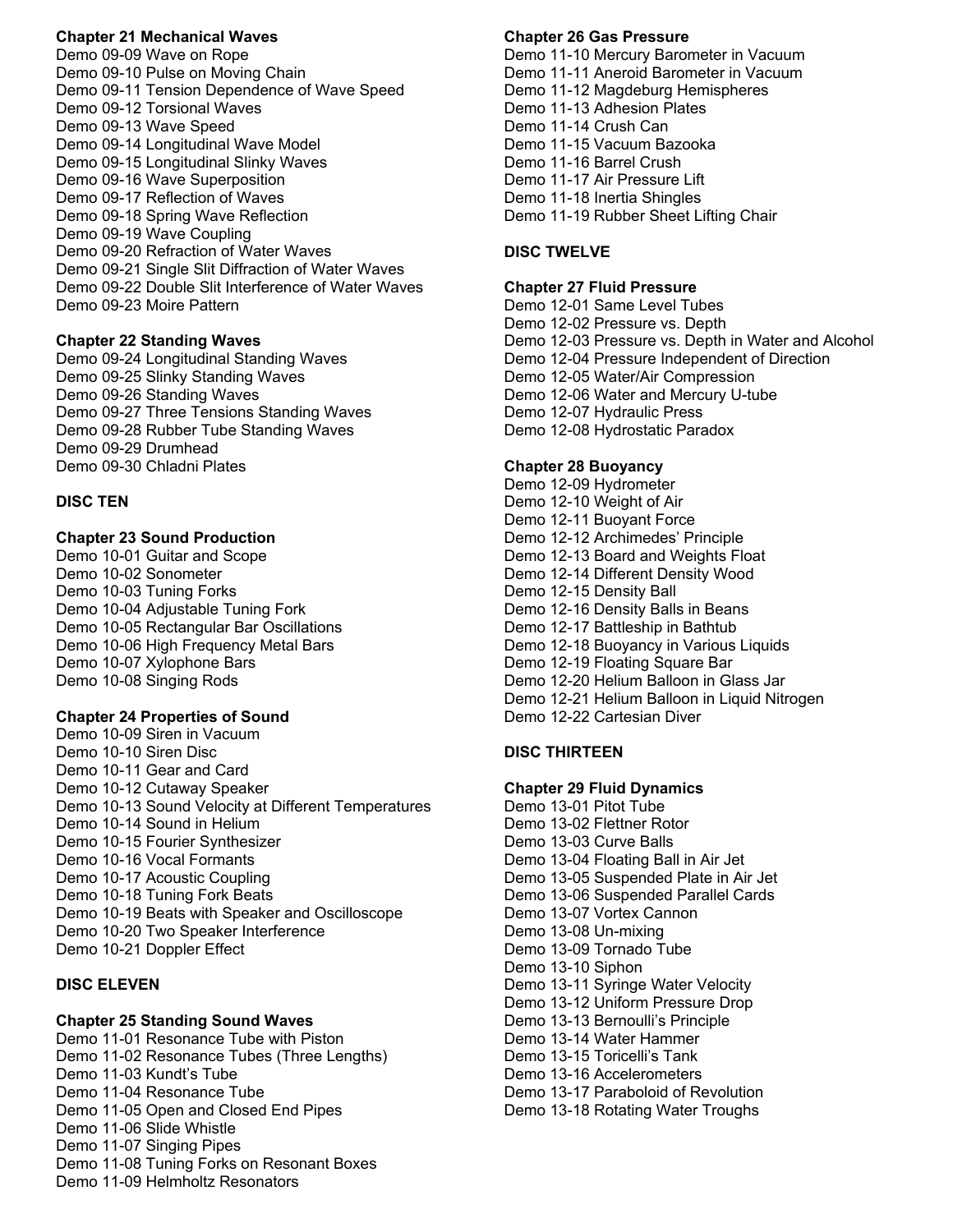## **Chapter 30 Surface Tension**

Demo 13-19 Surface Tension Disc Demo 13-20 Floating Metal Sheet Demo 13-21 Soap Film Pull-up Demo 13-22 Soap Film Shapes Demo 13-23 Two Soap Bubbles Demo 13-24 Minimum Energy Thread Demo 13-25 Capillary Action Demo 13-26 Capillary Tubes

## **DISC FOURTEEN**

# **Chapter 31 Viscosity**

Demo 14-01 Air Friction Demo 14-02 Viscous Drag Demo 14-03 Ball Drop Demo 14-04 Gas Viscosity Change with Temperature Demo 14-05 Viscosity of Alcohol at Low Temperatures Demo 14-06 Oil Viscosity

#### **Chapter 32 Thermal Phenomena**

Demo 14-07 Thermal Expansion of Wire Demo 14-08 Bimetallic Strip Demo 14-09 Thermostat Model Demo 14-10 Pin Breaker Demo 14-11 Thermal Expansion Demo 14-12 Thermal Expansion of Air Demo 14-13 Thermal Expansion of Water Demo 14-14 Negative Expansion Coefficient of Water Demo 14-15 Dust Explosion Demo 14-16 Scaling Cube Demo 14-17 Specific Heat Demo 14-18 Specific Heat with Rods and Wax Demo 14-19 Boiling Water in a Paper Cup Demo 14-20 Water Balloon Heat Capacity

#### **Chapter 33 Heat Transfer**

Demo 14-21 Thermal Conductivity Demo 14-22 Leidenfrost Phenomenon Demo 14-23 Radiometer Demo 14-24 Two Can Radiation Demo 14-25 Radiation Cube Demo 14-26 Insulation (Dewar Flasks) Demo 14-27 Convection Currents

#### **DISC FIFTEEN**

#### **Chapter 34 Laws of Thermodynamics**

Demo 15-01 Drill and Dowel Demo 15-02 Mechanical Equivalent of Heat Demo 15-03  $CO<sub>2</sub>$  Expansion Cooling Demo 15-04 Adiabatic Expansion Demo 15-05 Fire Syringe Demo 15-06 Stirling Engine Demo 15-07 Hero's Engine Demo 15-08 Cork Popper

#### **Chapter 35 Phase Changes**

Demo 15-09 Liquid Nitrogen in Balloon Demo 15-10 Boil Water Under Reduced Pressure Demo 15-11 CO<sub>2</sub> Critical Point Demo 15-12 Drinking Bird Demo 15-13 Freezing by Boiling Demo 15-14 Cryophorus Demo 15-15 Ice Bomb

Demo 15-16 Regelation Demo 15-17 Helium and  $CO<sub>2</sub>$  Balloons in Liquid **Nitrogen** Demo 15-18 Sublimation of  $CO<sub>2</sub>$ Demo 15-19 Slime Ball

## **DISC SIXTEEN**

#### **Chapter 36 Kinetic Theory**

Demo 16-01 Pressure vs. Volume Demo 16-02 Pressure vs. Temperature Demo 16-03 Temperature Increase Simulation Demo 16-04 Pressure vs. Volume Simulation Demo 16-05 Equipartition of Energy Simulation Demo 16-06 Mercury Kinetic Theory Demo 16-07 Brownian Motion Demo 16-08 Brownian Motion Simulation Demo 16-09 Diffusion Demo 16-10 Diffusion Simulation Demo 16-11 Bromine Diffusion Demo 16-12 Gaussian Curve Demo 16-13 Free Expansion Simulation

## **Chapter 37 Crystals and Low Temperatures**

Demo 16-14 Superconductors Demo 16-15 Crystal Models Demo 16-16 Faults in Crystal

#### **Chapter 38 Thermoelectricity**

Demo 16-17 Thermistor Demo 16-18 Thermoelectric Magnet Demo 16-19 Thermoelectric Heat Pump Demo 16-20 Thermocouple

#### **Chapter 39 Electric Charges**

Demo 16-21 Electrostatic Rods Demo 16-22 Electrostatic Rod and Cloth Demo 16-23 Electrostatic Ping-Pong Deflection Demo 16-24 Electrostatic Ping-Pong Balls Demo 16-25 Conductors and Insulators Demo 16-26 Piezoelectric Sparker

#### **DISC SEVENTEEN**

#### **Chapter 40 Electrostatic Induction**

Demo 17-01 Electrostatic Induction Demo 17-02 Metal Rod Attraction Demo 17-03 Electrophorus Demo 17-04 Induction Generator Demo 17-05 Kelvin Water Dropper Demo 17-06 Wooden Needle

#### **Chapter 41 Electric Fields**

Demo 17-07 Van de Graaff Generator Demo 17-08 Van de Graaff with Streamers Demo 17-09 Van de Graaff and Wand Demo 17-10 Electric Field Demo 17-11 Lightning Rod Demo 17-12 Pinwheel Demo 17-13 Point and Candle Demo 17-14 Faraday Cage Demo 17-15 Faraday Ice Pail Demo 17-16 Smoke Precipitation Demo 17-17 Electron Discharge Tube with Wheel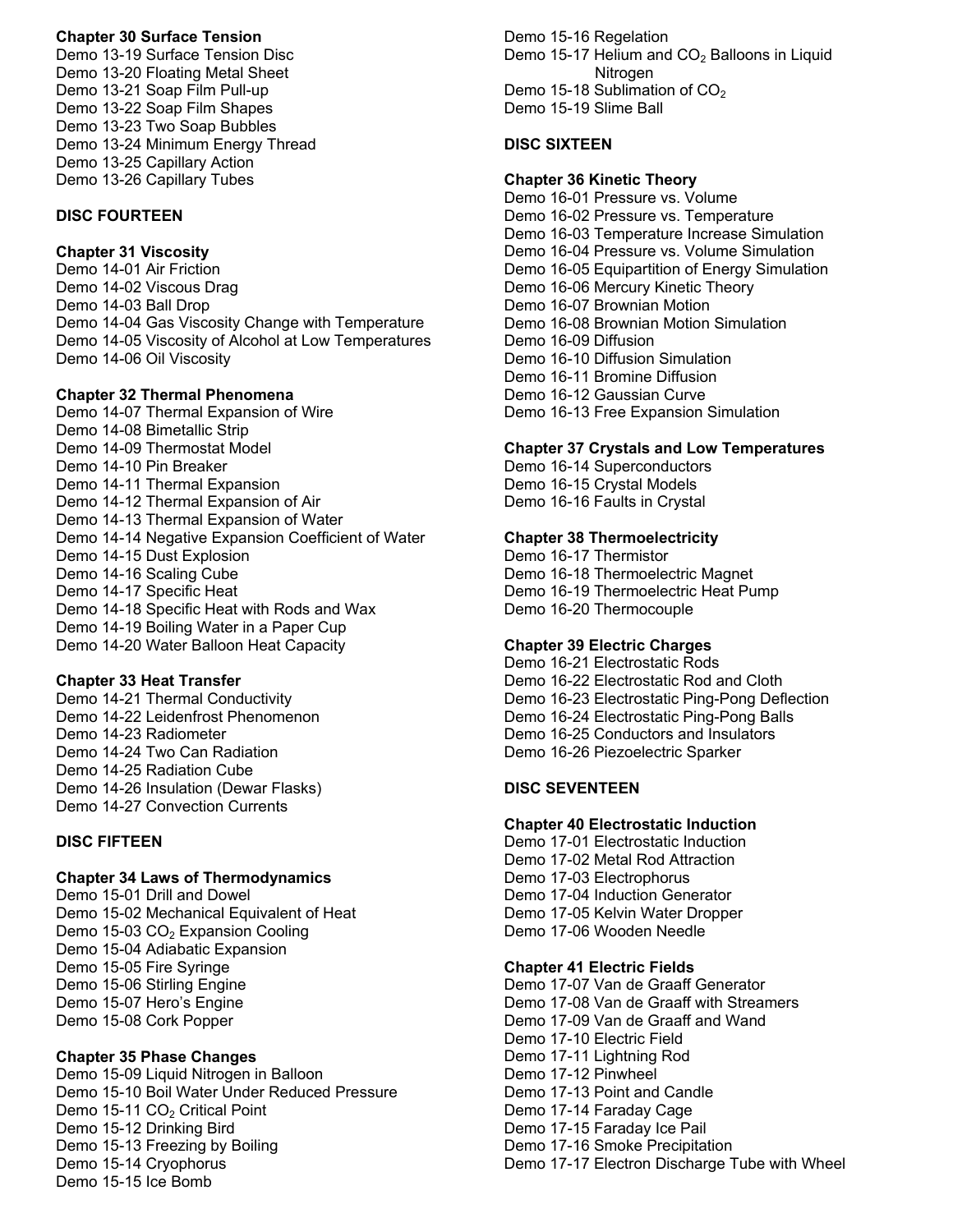## **Chapter 42 Resistance and DC Circuits**

Demo 17-18 Resistance Wires Demo 17-19 Ohm's Law Demo 17-20 Heated Wire Demo 17-21 Cooled Wire Demo 17-22 Electron Motion Model Demo 17-23 Series/Parallel Resistors Demo 17-24 Series/Parallel Light Bulbs Demo 17-25 Wheatstone Bridge Demo 17-26 Galvanometer as Voltmeter and Ammeter Demo 17-27 Conservation of Current

## **DISC EIGHTEEN**

#### **Chapter 43 Voltage Drops and 1 2 R Losses**

Demo 18-01 Voltage Drop Along Wire Demo 18-02 Sum of IR Drops Demo 18-03 Internal Resistance of Batteries Demo 18-04 Loading by a Voltmeter Demo 18-05 Voltage Drops in House Wires Demo 18-06 **I 2R** Losses Demo 18-07 Hot Dog Frying

## **Chapter 44 Non-Ohmic Resistance**

Demo 18-08 Neon Bulb Resistivity Demo 18-09 Carbon and Tungsten Lamps Demo 18-10 Diode Demo 18-11 Rectifier Circuit Demo 18-12 Transistor Amplifier

#### **Chapter 45 Electrochemical Effects**

Demo 18-13 Conductivity of Solutions Demo 18-14 Battery Effect Demo 18-15 Pickle Frying Demo 18-16 Electrolysis Demo 18-17 Electroplating

## **Chapter 46 Capacitance and RC Circuits**

Demo 18-18 Leyden Jars on Toepler Holtz Demo 18-19 Parallel Plate Capacitor Demo 18-20 Parallel Plate Capacitor Dielectrics Demo 18-21 Rotary Capacitor Demo 18-22 Battery and Separable Capacitor Demo 18-23 Exploding Capacitor Demo 18-24 Force on a Dielectric Demo 18-25 Dissectible Capacitor Demo 18-26 Grounded Leyden Jar Demo 18-27 Series/Parallel Capacitors Demo 18-28 RC Charging Curve Demo 18-29 Relaxation Oscillator

## **DISC NINETEEN**

# **Chapter 47 Magnetism and Magnetic Fields**

Demo 19-01 Magnetic Attraction/Repulsion Demo 19-02 Lodestone Demo 19-03 Dip Needle Demo 19-04 Magnetic Fields Around Bar Magnets Demo 19-05 Broken Magnet Demo 19-06 Lowest Energy Configuration

# **Chapter 48 Magnetic Fields From Currents**

Demo 19-07 Right-Hand Rule Demo 19-08 Oersted's Needle Demo 19-09 Magnetic Fields Around Currents Demo 19-10 Solenoid Bar Magnet Demo 19-11 Large Electromagnet Demo 19-12 Electromagnet with 1.5-V Battery Demo 19-13 Pinch Wires Demo 19-14 Biot-Savart Law

# **Chapter 49 Magnetic Properties of Matter**

Demo 19-15 Magnetizing Iron by Contact Demo 19-16 Magnetic Domain Model Demo 19-17 Magnetizing Iron Demo 19-18 Demagnetizing Iron by Hammering Demo 19-19 Barkhausen Effect Demo 19-20 Magnetic Shielding Demo 19-21 Permalloy in Earth's Field Demo 19-22 Paramagnetism and Diamagnetism Demo 19-23 Dysprosium in Liquid Nitrogen Demo 19-24 Curie Nickel Demo 19-25 Curie Temperature Wheel

## **DISC TWENTY**

#### **Chapter 50 Magnetic Forces on Currents**

Demo 20-01 Jumping Wire Demo 20-02 Ampere's Frame Demo 20-03 Deflected Electron Beam Demo 20-04 Fine Beam Tube Demo 20-05 Barlow's Wheel Demo 20-06 Ion Motor Demo 20-07 AC/DC Magnetic Contrast Demo 20-08 D'Arsonval Meter Demo 20-09 DC Motor Demo 20-10 Hall Effect

## **Chapter 51 Electromagnetic Induction**

Demo 20-11 Wire and Magnet Demo 20-12 10/20/40 Coils with Magnet Demo 20-13 Earth Coil Demo 20-14 Faraday Disc Demo 20-15 AC/DC Generator Demo 20-16 Current-Coupled Pendula Demo 20-17 Inductive Coil with Lamp Demo 20-18 Thomson's Flying Ring Demo 20-19 Faraday Repulsion Coil Demo 20-20 Two Coils Demo 20-21 Induction Coil Demo 20-22 Vertical Primary and Secondary Coils Demo 20-23 Transformers

## **Chapter 52 Eddy Currents**

Demo 20-24 Eddy Current Pendulum Demo 20-25 Arago's Disc Demo 20-26 Eddy Current Tubes Demo 20-27 Electromagnetic Can Breaker

## **Chapter 53 Hysteresis**

Demo 20-28 Hysteresis Curve Demo 20-29 Hysteresis Waste Heat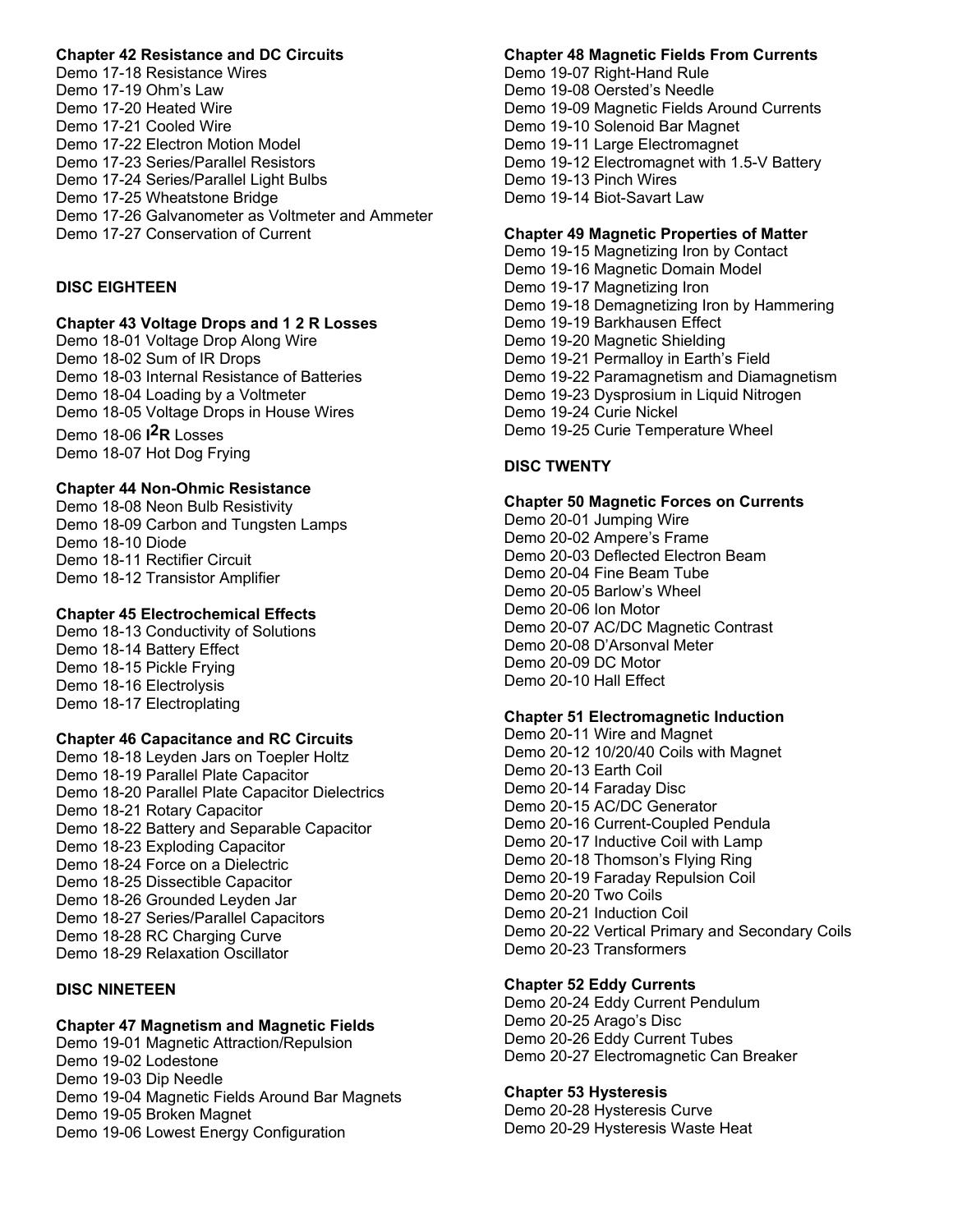## **DISC TWENTY-ONE**

## **Chapter 54 Inductance And LR Circuits**

Demo 21-01 Inductance Spark Demo 21-02 Inductor with Lamp on AC Demo 21-03 Lamps in Parallel with Solenoid

# **Chapter 55 LRC Circuits**

Demo 21-04 Driven LRC Circuit Demo 21-05 Damped LRC Oscillation Demo 21-06 Tesla Coil

# **Chapter 56 Electromagnetic Waves**

Demo 21-07 Light in a Vacuum Demo 21-08 Straight Line Propagation Demo 21-09 Pinhole Camera Demo 21-10 Inverse Square Law Demo 21-11 Radio Waves Demo 21-12 Impossible Triangle Demo 21-13 Lecher Wires Demo 21-14 Microwave Unit Demo 21-15 Microwave Standing Waves Demo 21-16 Microwave Absorption Demo 21-17 Radio in Faraday Cage

# **Chapter 57 Plane Mirrors**

Demo 21-18 Microwave Reflection Demo 21-19 Diffuse/Specular Reflection Demo 21-20 Angles of Incidence and Reflection Demo 21-21 Location of Image Demo 21-22 Parity Reversal in a Mirror Demo 21-23 Hinged Mirrors Demo 21-24 Corner Reflector Demo 21-25 Barbershop Mirrors Demo 21-26 Mirror Box

# **DISC TWENTY-TWO**

# **Chapter 58 Curved Mirrors**

Demo 22-01 Concave and Convex Mirrors Demo 22-02 Spherical Aberration in a Mirror Demo 22-03 Energy at a Focal Point Demo 22-04 Heat Focusing Demo 22-05 Large Concave Mirror

# **Chapter 59 Refraction and Internal Reflection**

Demo 22-06 Refraction/Reflection from Plastic Block Demo 22-07 Small Refraction Tank Demo 22-08 Acrylic/Lead Glass Refraction Demo 22-09 Three Different Prisms Demo 22-10 Disappearing Eye Dropper Demo 22-11 Critical Angle/Total Internal Reflection Demo 22-12 Silver Soot Ball Demo 22-13 Light Pipes Demo 22-14 Optical Path in Fibers Demo 22-15 Laser Waterfall

# **Chapter 60 Lenses**

Demo 22-16 Real Image Formation Demo 22-17 Lens Magnification Demo 22-18 Ray Tracing with Lenses Demo 22-19 Fresnel Lens Demo 22-20 Fillable Air Lenses

Demo 22-21 Spherical Aberration Demo 22-22 Chromatic Aberration Demo 22-23 Astigmatism Demo 22-24 Off Axis Distor tion

# **DISC TWENTY-THREE**

# **Chapter 61 Diffraction**

Demo 23-01 Microwave Diffraction Demo 23-02 Single Slit Diffraction Demo 23-03 Single Slit Diffraction (Cornell Slides) Demo 23-04 Thin Wire Diffraction Demo 23-05 Poisson's Bright Spot Demo 23-06 Shadow of Needle Demo 23-07 Pin Hole Diffraction Demo 23-08 Knife Edge Diffraction Demo 23-09 Resolving Power

# **Chapter 62 Interference**

Demo 23-10 Microwave Double Slit Interference Demo 23-11 Double Slit Interference Demo 23-12 Multiple Slit Interference Demo 23-13 Interference Gratings Demo 23-14 Glass Plates in Sodium Light Demo 23-15 Newton's Rings Demo 23-16 Interference Filters Demo 23-17 Pohl's Mica Sheet Demo 23-18 Soap Film Interference Demo 23-19 Microwave Interferometer Demo 23-20 Michelson Interferometer with White Light Demo 23-21 Holograms

## **Chapter 63 Spectra And Color**

Demo 23-22 Infrared in Spectrum Demo 23-23 Colors in Spectral Light Demo 23-24 Rainbow Disc Demo 23-25 Newton's Color Disc Demo 23-26 Additive Color Mixing

## **DISC TWENTY-FOUR**

## **Chapter 64 Polarization**

Demo 24-01 Polaroid Sheets Crossed and Uncrossed Demo 24-02 Polaroids Cut at 45 Degrees Demo 24-03 Rotation by Polarizing Filter Demo 24-04 Microwave Polarization Demo 24-05 Polarization by Reflection Demo 24-06 Polarization by Double Reflection Demo 24-07 Polarization by Scattering Demo 24-08 Artificial Sunset

## **Chapter 65 Optical Activity**

Demo 24-09 Optical Activity in Cellophane Tape Demo 24-10 Polarized Lion Demo 24-11 Optical Activity in Corn Syrup Demo 24-12 Polage Demo 24-13 Photoelastic Sress Figures Demo 24-14 Barbershop Sugar Tube Demo 24-15 Quarter Wave Plate Demo 24-16 Double Refraction in Calcite Demo 24-17 Liquid Crystal Sheets